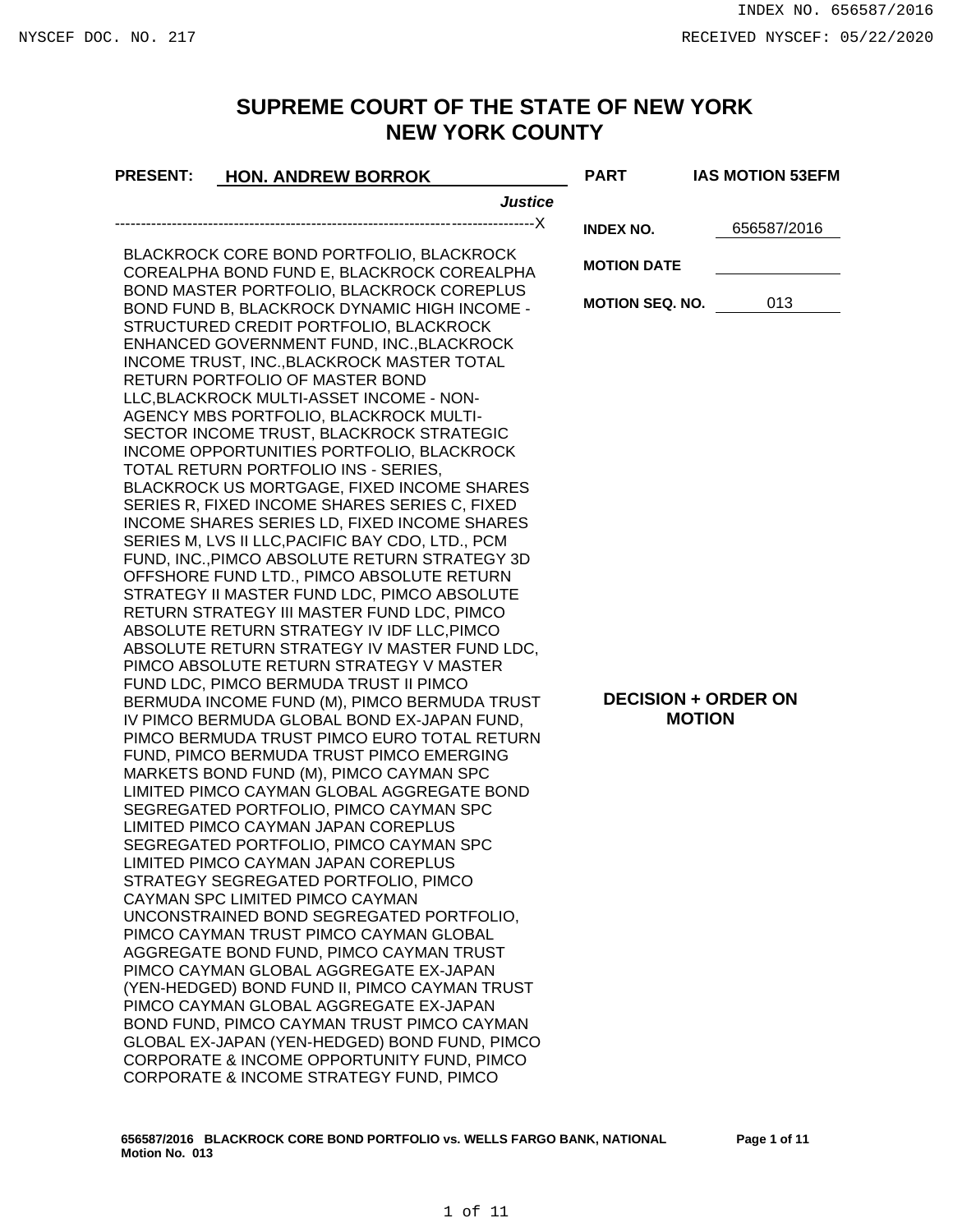DISTRESSED SENIOR CREDIT OPPORTUNITIES FUND II, L.P., PIMCO DYNAMIC CREDIT AND MORTGAGE INCOME FUND, PIMCO DYNAMIC INCOME FUND, PIMCO ETF TRUST PIMCO ENHANCED SHORT MATURITY ACTIVE EXCHANGE-TRADED FUND, PIMCO ETF TRUST PIMCO LOW DURATION ACTIVE EXCHANGE-TRADED FUND, PIMCO ETF TRUST PIMCO TOTAL RETURN ACTIVE EXCHANGE-TRADED FUND, PIMCO FUNDS GLOBAL INVESTORS SERIES PLC, DIVERSIFIED INCOME DURATION HEDGED FUND, PIMCO FUNDS GLOBAL INVESTORS SERIES PLC, DIVERSIFIED INCOME FUND, PIMCO FUNDS GLOBAL INVESTORS SERIES PLC, EM FUNDAMENTAL INDEX STOCKSPLUS FUND, PIMCO FUNDS GLOBAL INVESTORS SERIES PLC, EMERGING LOCAL BOND FUND, PIMCO FUNDS GLOBAL INVESTORS SERIES PLC, EMERGING MARKETS BOND FUND, PIMCO FUNDS GLOBAL INVESTORS SERIES PLC, EURO BOND FUND, PIMCO FUNDS GLOBAL INVESTORS SERIES PLC, EURO INCOME BOND FUND, PIMCO FUNDS GLOBAL INVESTORS SERIES PLC, GLOBAL ADVANTAGE REAL RETURN FUND, PIMCO FUNDS GLOBAL INVESTORS SERIES PLC, GLOBAL BOND FUND, PIMCO FUNDS GLOBAL INVESTORS SERIES PLC, GLOBAL FUNDAMENTAL INDEX STOCKSPLUS FUND, PIMCO FUNDS GLOBAL INVESTORS SERIES PLC, GLOBAL INVESTMENT GRADE CREDIT FUND, PIMCO FUNDS GLOBAL INVESTORS SERIES PLC, GLOBAL LOW DURATION REAL RETURN FUND, PIMCO FUNDS GLOBAL INVESTORS SERIES PLC, INCOME FUND, PIMCO FUNDS GLOBAL INVESTORS SERIES PLC, INFLATION STRATEGY FUND, PIMCO FUNDS GLOBAL INVESTORS SERIES PLC, LOW DURATION GLOBAL INVESTMENT GRADE CREDIT FUND, PIMCO FUNDS GLOBAL INVESTORS SERIES PLC, PIMCO CREDIT ABSOLUTE RETURN FUND, PIMCO FUNDS GLOBAL INVESTORS SERIES PLC, STOCKSPLUS FUND, PIMCO FUNDS GLOBAL INVESTORS SERIES PLC, STRATEGIC INCOME FUND, PIMCO FUNDS GLOBAL INVESTORS SERIES PLC, TOTAL RETURN BOND FUND, PIMCO FUNDS GLOBAL INVESTORS SERIES PLC, UNCONSTRAINED BOND FUND, PIMCO FUNDS GLOBAL INVESTORS SERIES PLC, US FUNDAMENTAL INDEX STOCKSPLUS FUND, PIMCO FUNDS GLOBAL INVESTORS SERIES PLC, US SHORT-TERM FUND, PIMCO FUNDS PIMCO COMMODITIESPLUS STRATEGY FUND, PIMCO FUNDS PIMCO COMMODITY REAL RETURN STRATEGY FUND, PIMCO FUNDS PIMCO CREDIT ABSOLUTE RETURN FUND, PIMCO FUNDS PIMCO DIVERSIFIED INCOME FUND, PIMCO FUNDS PIMCO EM FUNDAMENTAL INDEXPLUS AR STRATEGY FUND, PIMCO FUNDS PIMCO EMERGING LOCAL BOND FUND, PIMCO FUNDS PIMCO EMG INTL LOW VOLATILITY RAFI-PLUS AR FUND, PIMCO FUNDS PIMCO FLOATING INCOME FUND, PIMCO FUNDS

**656587/2016 BLACKROCK CORE BOND PORTFOLIO vs. WELLS FARGO BANK, NATIONAL Motion No. 013**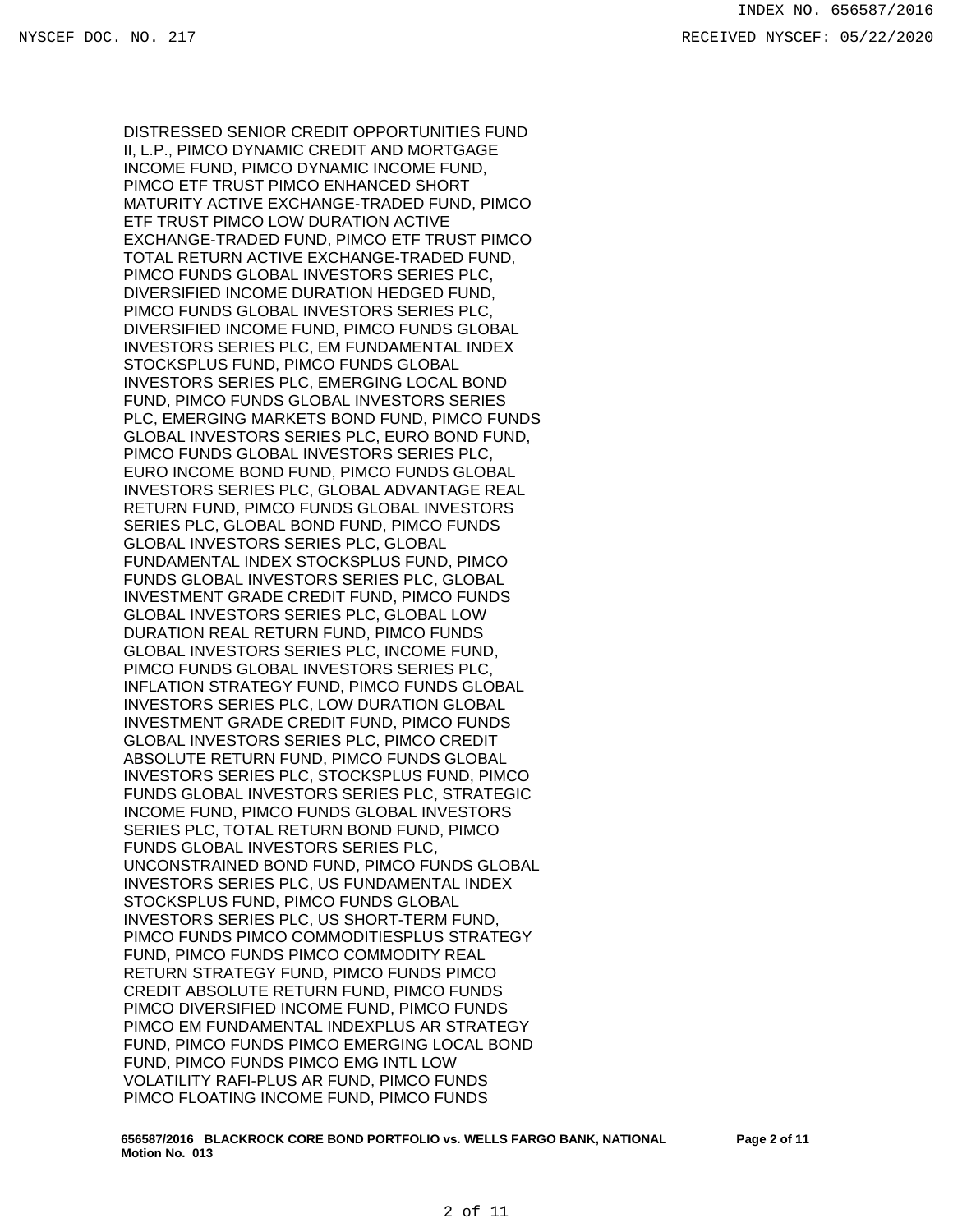PIMCO FOREIGN BOND FUND (U.S. DOLLAR-HEDGED), PIMCO FUNDS PIMCO FOREIGN BOND FUND (UNHEDGED), PIMCO FUNDS PIMCO GLOBAL ADVANTAGE STRATEGY BOND FUND, PIMCO FUNDS PIMCO GLOBAL BOND FUND (U.S. DOLLAR-HEDGED), PIMCO FUNDS PIMCO GLOBAL BOND FUND (UNHEDGED), PIMCO FUNDS PIMCO GLOBAL MULTI-ASSET FUND, PIMCO FUNDS PIMCO INCOME FUND, PIMCO FUNDS PIMCO INFLATION RESPONSE MULTI-ASSET FUND, PIMCO FUNDS PIMCO INTERNATIONAL COMPANY FUNDAMENTAL INDEXPLUS AR STRATEGY FUND, PIMCO FUNDS PIMCO INTERNATIONAL FUNDAMENTAL INDEXPLUS AR STRATEGY FUND, PIMCO FUNDS PIMCO INTERNATIONAL STOCKSPLUS AR STRATEGY FUND (U.S. DOLLAR-HEDGED), PIMCO FUNDS PIMCO INTERNATIONAL STOCKSPLUS AR STRATEGY FUND (UNHEDGED), PIMCO FUNDS PIMCO INTL LOW VOLATILITY RAFI-PLUS AR FUND, PIMCO FUNDS PIMCO INVESTMENT GRADE CORPORATE BOND FUND, PIMCO FUNDS PIMCO LONG-TERM CREDIT FUND, PIMCO FUNDS PIMCO LONG-TERM U.S. GOVERNMENT FUND, PIMCO FUNDS PIMCO LOW DURATION FUND II, PIMCO FUNDS PIMCO MODERATE DURATION FUND, PIMCO FUNDS PIMCO TOTAL RETURN FUND III, PIMCO FUNDS PIMCO LOW DURATION FUND, PIMCO FUNDS PIMCO MORTGAGE OPPORTUNITIES FUND, PIMCO FUNDS PIMCO LOW VOLATILITY RAFI-PLUS AR FUND, PIMCO FUNDS PIMCO LONG DURATION TOTAL RETURN FUND, PIMCO FUNDS PIMCO RAE WORLDWIDE LONG/SHORT PLUS FUND, PIMCO FUNDS PIMCO REAL ESTATE REAL RETURN STRATEGY FUND, PIMCO FUNDS PIMCO REAL RETURN ASSET FUND, PIMCO FUNDS PIMCO REAL RETURN FUND, PIMCO FUNDS PIMCO SHORT-TERM FUND, PIMCO FUNDS PIMCO SMALL CAP STOCKSPLUS AR STRATEGY FUND, PIMCO FUNDS PIMCO SMALL COMPANY FUNDAMENTAL INDEXPLUS AR STRATEGY FUND, PIMCO FUNDS PIMCO STOCKSPLUS ABSOLUTE RETURN FUND, PIMCO FUNDS PIMCO STOCKSPLUS AR SHORT STRATEGY FUND, PIMCO FUNDS PIMCO LOW DURATION FUND III, PIMCO FUNDS PIMCO STOCKSPLUS FUND, PIMCO FUNDS PIMCO TOTAL RETURN FUND II, PIMCO FUNDS PIMCO TOTAL RETURN FUND IV, PIMCO FUNDS PIMCO TOTAL RETURN FUND, PIMCO FUNDS PIMCO UNCONSTRAINED BOND FUND, PIMCO FUNDS PIMCO WORLDWIDE FUNDAMENTAL ADVANTAGE AR STRATEGY FUND, PIMCO FUNDS PRIVATE ACCOUNT PORTFOLIO SERIES ASSET-BACKED SECURITIES PORTFOLIO, PIMCO FUNDS PRIVATE ACCOUNT PORTFOLIO SERIES EMERGING MARKETS PORTFOLIO, PIMCO FUNDS PRIVATE ACCOUNT PORTFOLIO SERIES HIGH YIELD PORTFOLIO, PIMCO FUNDS PRIVATE ACCOUNT PORTFOLIO SERIES INTERNATIONAL PORTFOLIO, PIMCO FUNDS PRIVATE

**656587/2016 BLACKROCK CORE BOND PORTFOLIO vs. WELLS FARGO BANK, NATIONAL Motion No. 013**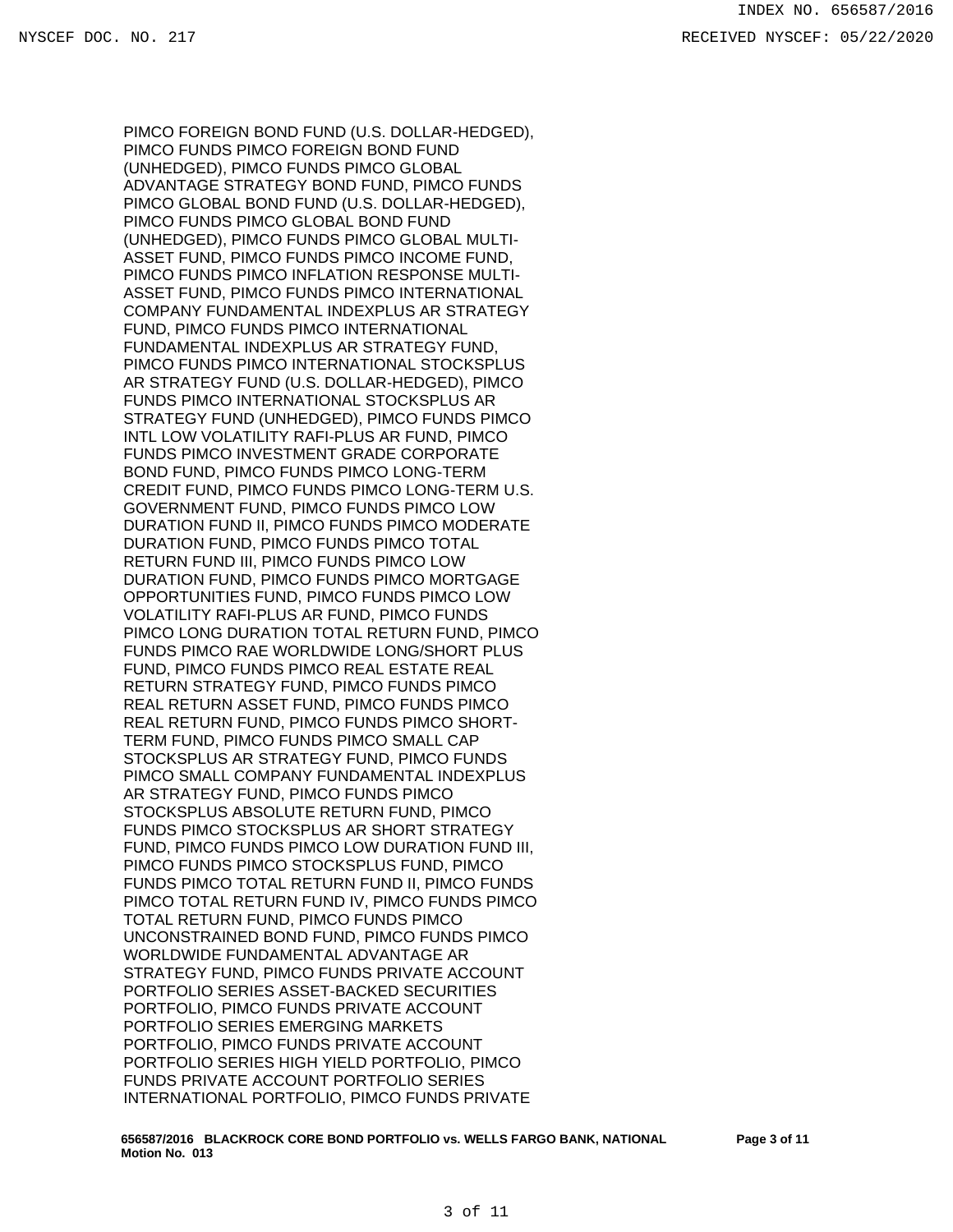ACCOUNT PORTFOLIO SERIES MORTGAGE PORTFOLIO, PIMCO FUNDS PRIVATE ACCOUNT PORTFOLIO SERIES REAL RETURN PORTFOLIO, PIMCO FUNDS PRIVATE ACCOUNT PORTFOLIO SERIES SHORT-TERM PORTFOLIO, PIMCO FUNDS PRIVATE ACCOUNT PORTFOLIO SERIES U.S. GOVERNMENT SECTOR PORTFOLIO, PIMCO GLOBAL CREDIT OPPORTUNITY MASTER FUND LDC, PIMCO GLOBAL STOCKSPLUS & INCOME FUND, PIMCO HIGH INCOME FUND, PIMCO INCOME OPPORTUNITY FUND, PIMCO INCOME STRATEGY FUND II, PIMCO INCOME STRATEGY FUND, PIMCO LARGE CAP STOCKSPLUS ABSOLUTE RETURN FUND, PIMCO MULTI-SECTOR STRATEGY FUND LTD., PIMCO OFFSHORE FUNDS - PIMCO ABSOLUTE RETURN STRATEGY IV EFUND, PIMCO STRATEGIC INCOME FUND, INC.,PIMCO TACTICAL OPPORTUNITIES MASTER FUND LTD., PIMCO VARIABLE INSURANCE TRUST PIMCO COMMODITY REAL RETURN STRATEGY PORTFOLIO, PIMCO VARIABLE INSURANCE TRUST PIMCO EMERGING MARKETS BOND PORTFOLIO, PIMCO VARIABLE INSURANCE TRUST PIMCO FOREIGN BOND PORTFOLIO (U.S. DOLLAR HEDGED), PIMCO VARIABLE INSURANCE TRUST PIMCO FOREIGN BOND PORTFOLIO (UNHEDGED), PIMCO VARIABLE INSURANCE TRUST PIMCO GLOBAL ADVANTAGE STRATEGY BOND PORTFOLIO, PIMCO VARIABLE INSURANCE TRUST PIMCO GLOBAL BOND PORTFOLIO (UNHEDGED), PIMCO VARIABLE INSURANCE TRUST PIMCO LONG TERM U.S. GOVERNMENT PORTFOLIO, PIMCO VARIABLE INSURANCE TRUST PIMCO LOW DURATION PORTFOLIO, PIMCO VARIABLE INSURANCE TRUST PIMCO REAL RETURN PORTFOLIO, PIMCO VARIABLE INSURANCE TRUST PIMCO SHORT-TERM PORTFOLIO, PIMCO VARIABLE INSURANCE TRUST PIMCO TOTAL RETURN PORTFOLIO, PIMCO VARIABLE INSURANCE TRUST PIMCO UNCONSTRAINED BOND PORTFOLIO, TERLINGUA FUND 2, LP, CREF BOND MARKET ACCOUNT, CREF SOCIAL CHOICE ACCOUNT, TEACHERS INSURANCE AND ANNUITY ASSOCIATION OF AMERICA, TIAA GLOBAL PUBLIC INVESTMENTS, LLC - SERIES MBS, TIAA-CREF BOND FUND, TIAA-CREF BOND PLUS FUND, TIAA-CREF LIFE INSURANCE COMPANY, TIAA-CREF SHORT-TERM BOND FUND, TIAA-CREF SOCIAL CHOICE BOND FUND, ADVANCED SERIES TRUST, PRUDENTIAL BANK & TRUST, FSB, PRUDENTIAL LEGACY INSURANCE COMPANY OF NEW JERSEY, PRUDENTIAL RETIREMENT INSURANCE AND ANNUITY COMPANY, PRUDENTIAL TRUST COMPANY, THE GIBRALTAR LIFE INSURANCE COMPANY, LTD., THE PRUDENTIAL INSURANCE COMPANY OF AMERICA, THE PRUDENTIAL INVESTMENT PORTFOLIOS 2, THE PRUDENTIAL INVESTMENT PORTFOLIOS 9, THE PRUDENTIAL INVESTMENT PORTFOLIOS, INC. 17, THE PRUDENTIAL INVESTMENT

**656587/2016 BLACKROCK CORE BOND PORTFOLIO vs. WELLS FARGO BANK, NATIONAL Motion No. 013**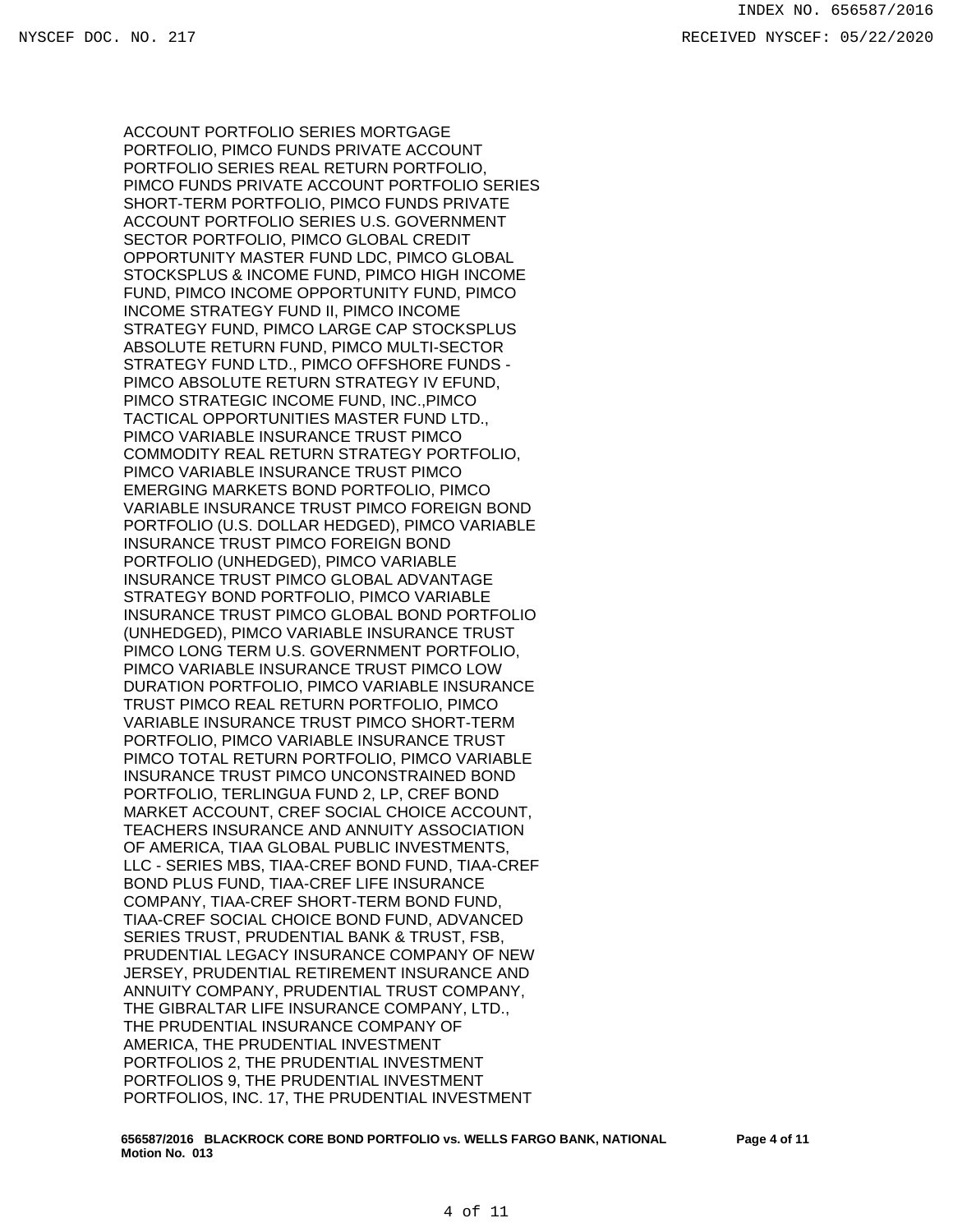## PORTFOLIOS INC.,THE PRUDENTIAL SERIES FUND, KORE ADVISORS LP, SEALINK FUNDING LIMITED, DZ BANK AG,

Plaintiff,

- v -

Defendant.

---------------------------------------------------------------------------------X

The following e-filed documents, listed by NYSCEF document number (Motion 013) 206, 207, 208, 209, 210, 211, 212, 213, 214, 215, 216

were read on this motion to/for **MISCELLANEOUS** ...

Upon the foregoing documents, the Plaintiffs motion for approval of a distribution plan for the Net Settlement Fund in this action is granted as unopposed.

Accordingly, it is

ORDERED that this Order incorporates by reference the definitions in the Stipulation and Agreement of Settlement dated November 9, 2018 (NYSCEF No. 149, the **Stipulation**), and the Segura Affidavit, and all terms used in this Order shall have the same meanings as defined in the Stipulation or the Affidavit of Luiggy Segura in Support of Plaintiffs' Unopposed Motion for Approval of Distribution Plan (NYSCEF Doc. No. 208, the **Segura Affidavit**); and it is further

ORDERED that this Court has jurisdiction over the subject matter of the Action and over all parties to the Action, including all Settlement Class Members; and it is further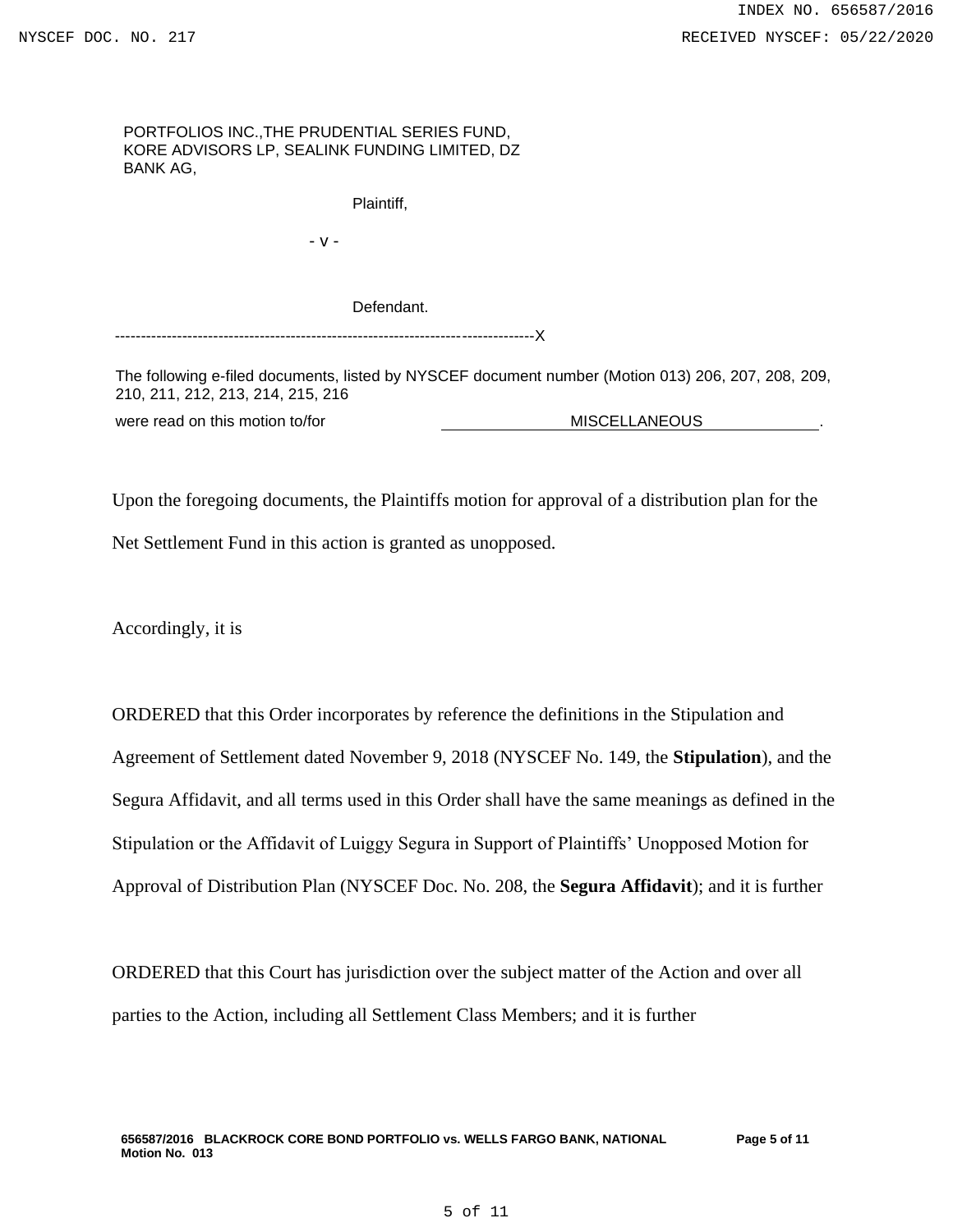ORDERED that the Plaintiffs' plan for distribution of the Net Settlement Fund to Authorized Claimants is approved:

- (a) The administrative recommendations of the Court-approved Claims Administrator, JND Legal Administration (**JND**), to accept the Timely Eligible Claims stated in Exhibit D to the Segura Affidavit and the Late But Otherwise Eligible Claims stated in Exhibit E to the Segura Affidavit, are adopted;
- (b) The Claims Administrator's administrative recommendations to reject wholly ineligible Claims, as stated in Exhibit F to the Segura Affidavit are adopted;
- (c) JND is directed to conduct an Initial Distribution of the Net Settlement Fund, after deducting all payments previously allowed and the payments approved by this Order, and after deducting the payment of any estimated taxes, the costs of preparing appropriate tax returns, and any escrow fees, while maintaining a 5% reserve from the Net Settlement Fund to address any tax liability and claims administration-related contingencies that may arise, as stated in paragraph 45(a) of the Segura Affidavit (the **Distribution**). Specifically, as stated in paragraph 45(a) of the Segura Affidavit: (1) JND will calculate award amounts for all Authorized Claimants as if the entire Net Settlement Fund were to be distributed now. JND will calculate each Authorized Claimant's *pro rata* share of the Net Settlement Fund as stated in subparagraph 45(a)(1) of the Segura Affidavit; (2) JND will calculate the total amount each Authorized Claimant would recover in accordance with the calculations stated in subparagraph  $(c)(1)$  above and then it will eliminate from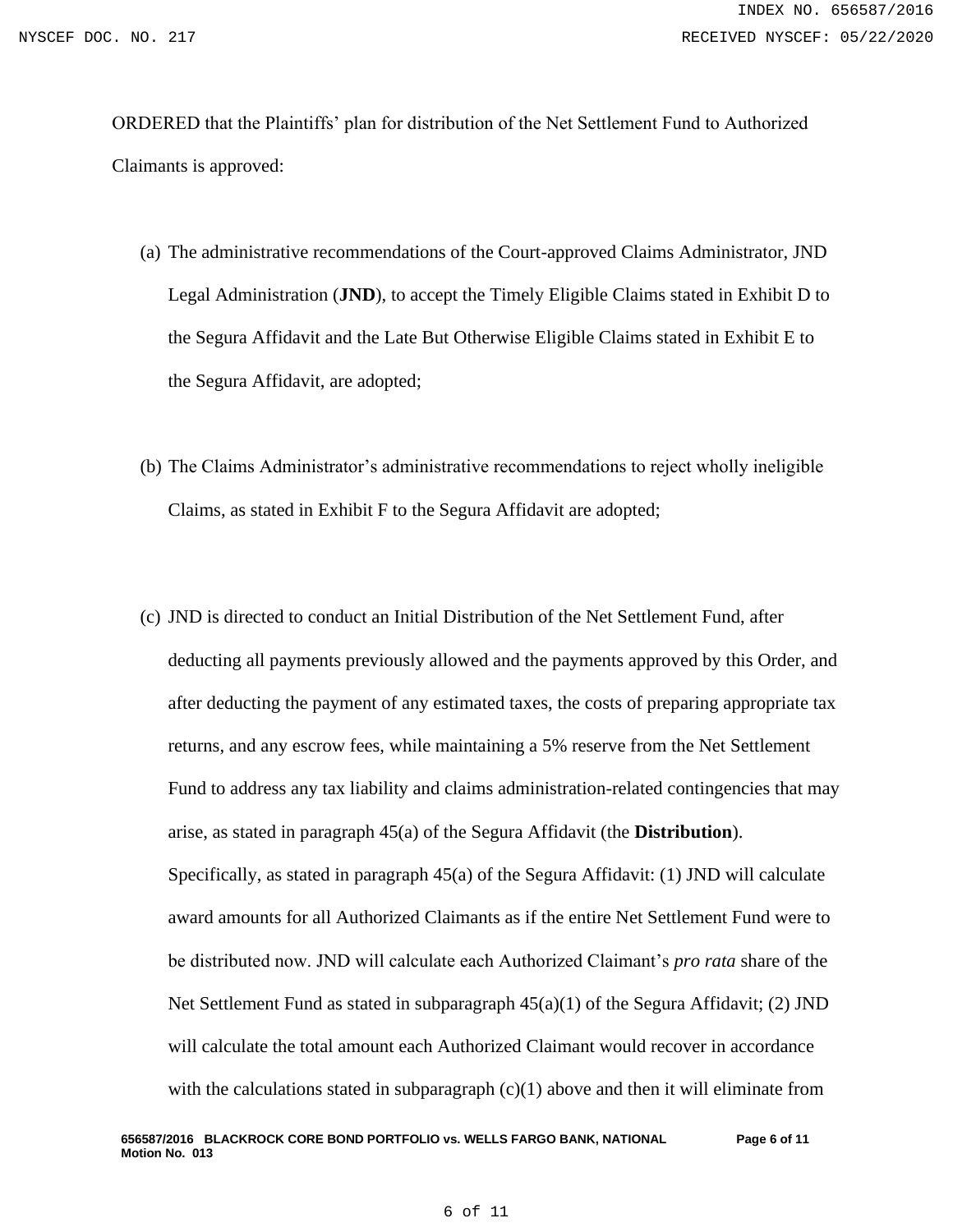the distribution any Authorized Claimant whose total *pro rata* share of the Net Settlement Fund is less than the *de minimis* amount of \$10.00 for Court-approved Authorized Claimants to receive a payment, who will be so notified by JND; (3) JND will calculate the *pro rata* shares of the Net Settlement Fund for Authorized Claimants who would have received \$10.00 or more (the **Distribution Amount**); (4) Authorized Claimants whose Distribution Amount calculates to less than \$100.00 under subparagraph (c)(3) above will be paid their full Distribution Amount in the Initial Distribution (**Claims Paid in Full**). These Authorized Claimants will get no additional funds in subsequent distributions; (5) 95% of the remaining balance of the Net Settlement Fund will be distributed *pro rata* to Authorized Claimants whose Distribution Amount calculates to \$10.00 or more under subparagraph  $(c)(3)$  above. The remaining 5% of the Net Settlement Fund will be held in reserve (the **Reserve**) to address any tax liability and claims administration-related contingencies that may arise. To the extent the Reserve is not depleted, the remainder will be distributed in the "Second Distribution" described in subparagraph (f) below;

(d) In order to encourage Authorized Claimants to cash their checks promptly, all distribution checks will bear the following notation: "CASH PROMPTLY. VOID AND SUBJECT TO REDISTRIBUTION IF NOT CASHED BY [DATE 90 DAYS AFTER ISSUE DATE]." Plaintiffs' Counsel and JND are authorized to take appropriate action to locate and contact Authorized Claimants who have not cashed their distribution checks within said time as detailed in paragraph 45(b) footnote 3 of the Segura Affidavit;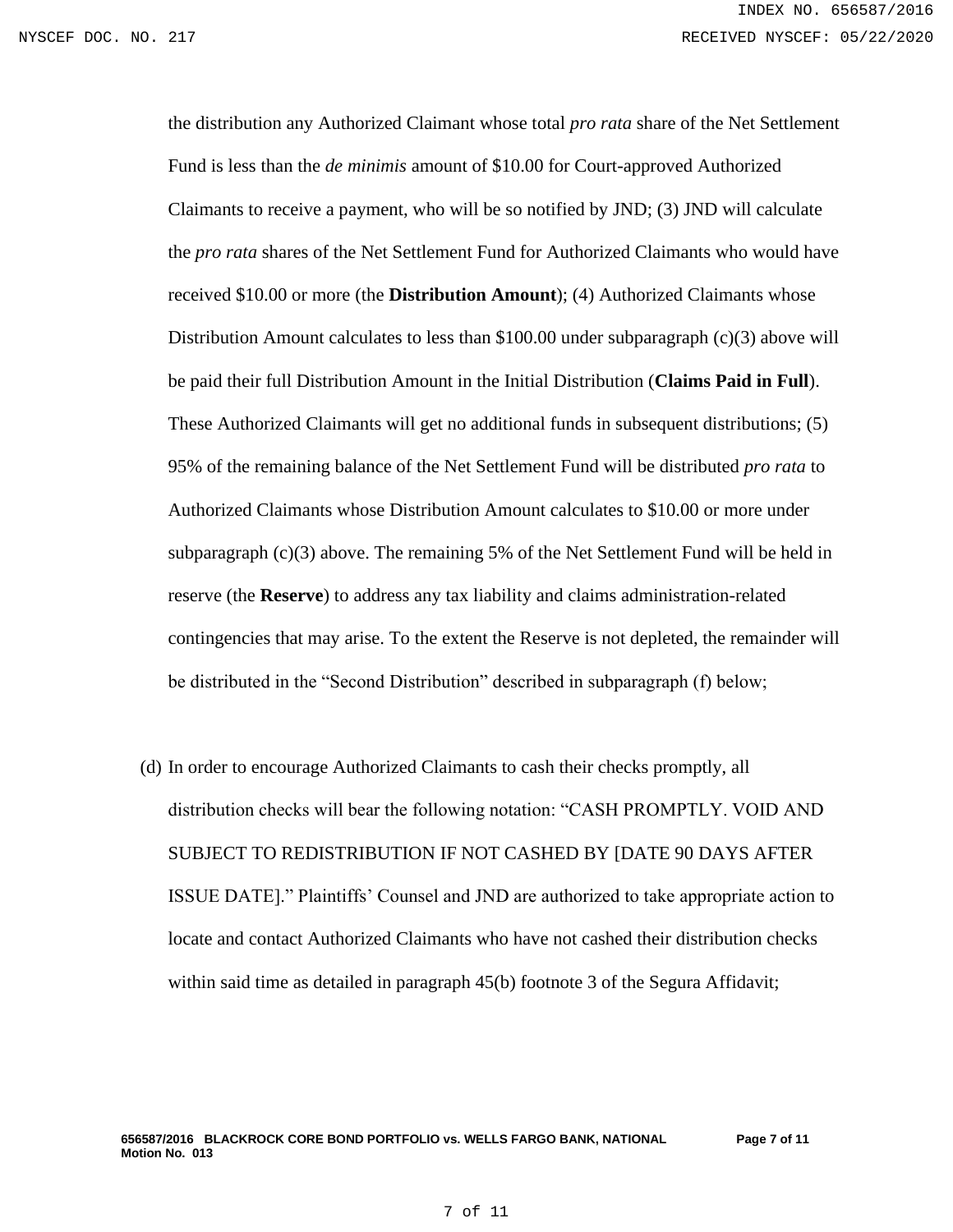- (e) Authorized Claimants who do not cash their Initial Distribution checks within the time allotted or on the conditions stated in paragraph 45(b) footnote 3 of the Segura Affidavit will irrevocably forfeit all recovery from the Settlement, and the funds allocated to all such stale-dated checks will be available to be distributed to other Authorized Claimants in the second distribution. Similarly, Authorized Claimants who do not cash their second or subsequent distributions (should such distributions occur) within the time allotted or on the conditions stated in paragraph 45(b) footnote 3 of the Segura Affidavit will irrevocably forfeit any further recovery from the Net Settlement Fund;
- (f) After JND has made reasonable and diligent efforts to have Authorized Claimants cash their Initial Distribution checks (provided in paragraph 45(b) footnote 3 of the Segura Affidavit), but not earlier than one (1) year after the Initial Distribution, JND will, after consulting with Plaintiffs' Counsel, conduct a second distribution (the **Second Distribution**), in which any amount remaining in the Net Settlement Fund after the Initial Distribution (including from the Reserve and the funds for all void stale-dated checks), after deducting JND's unpaid fees and expenses incurred in administering the Settlement (including JND's estimated costs of the Second Distribution), and after deducting the payment of any estimated taxes, the costs of preparing appropriate tax returns, and any escrow fees, will be distributed to all Authorized Claimants who cashed their Initial Distribution check and are entitled to receive at least \$10.00, the *de minimis* amount for Authorized Claimants to receive payment from the Second Distribution based on their *pro rata* share of the remaining funds. Additional distributions, after deduction of costs and expenses as described above and subject to the same conditions, may occur thereafter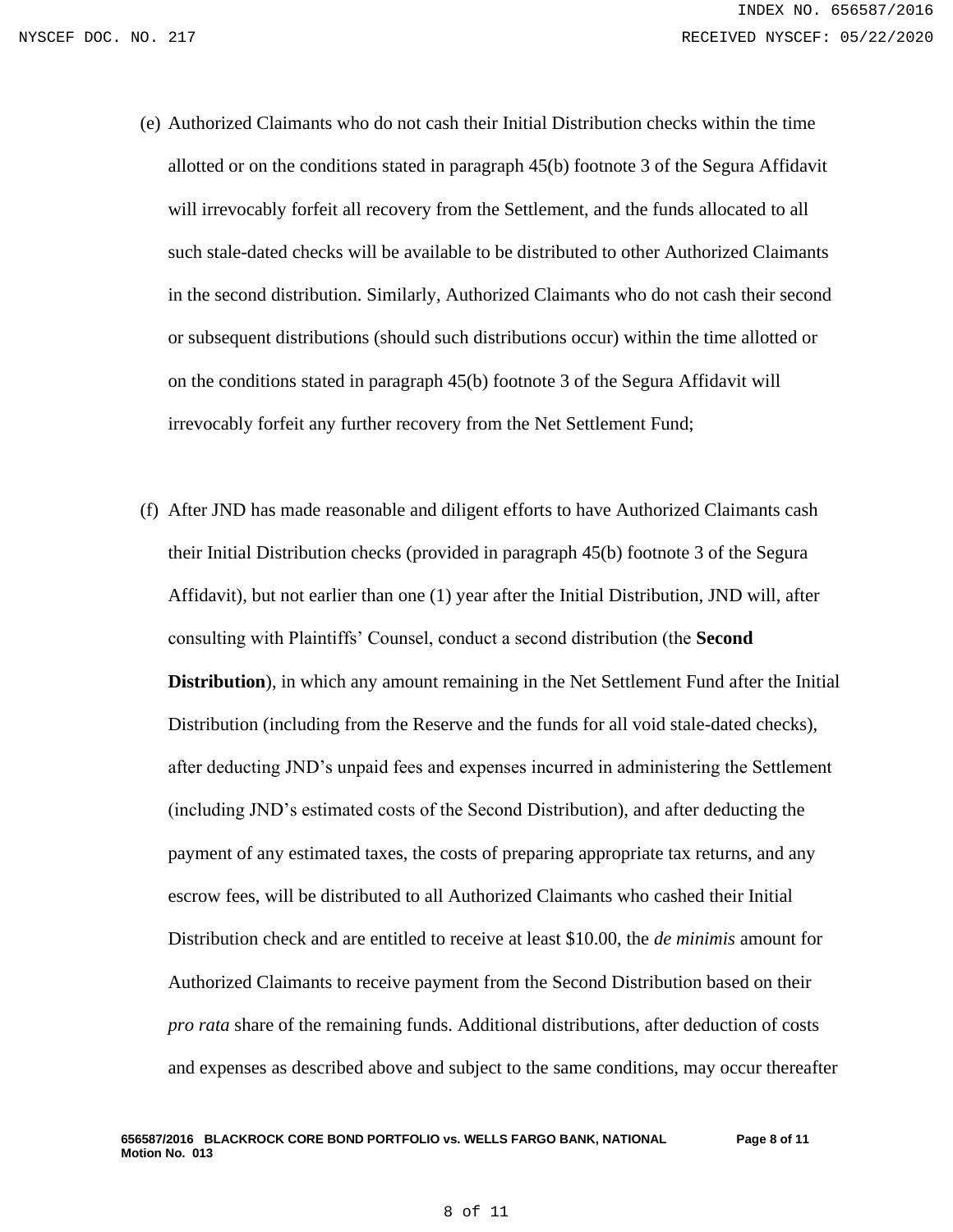in six-month intervals until Plaintiffs' Counsel, in consultation with JND, determines that further distribution is not cost-effective;

- (g) When Plaintiffs' Counsel, in consultation with JND, determines that further distribution of the funds remaining in the Net Settlement Fund is not cost-effective, if sufficient funds remain to warrant the processing of Claims received after April 30, 2020, those Claims will be processed, and any otherwise valid Claims received after April 30, 2020, as well as any earlier-received Claims for which an adjustment was received after April 30, 2020, and resulted in an increased Recognized Claim amount, will be paid in accordance with subparagraph (h) below. If any funds remain in the Net Settlement Fund after payment of these late or late-adjusted Claims, the remaining balance of the Net Settlement Fund, after payment of any unpaid fees or expenses incurred in administering the Net Settlement Fund and after the payment of any estimated taxes, the costs of preparing appropriate tax returns, and any escrow fees, will be contributed to appropriate non-profit organization(s) designated by Plaintiffs' Counsel and approved by the Court;
- (h) No new Claims may be accepted after April 30, 2020, and no further adjustments to Claims received on or before April 30, 2020, that would result in an increased Recognized Claim amount may be made for any reason after April 30, 2020, subject to the following exception. If Claims are received or modified after April 30, 2020, that would have been eligible for payment or additional payment under the Plan of Allocation if timely received, then, at the time that Plaintiffs' Counsel, in consultation with JND, determines a distribution is not cost-effective as provided in subparagraph (g) above, and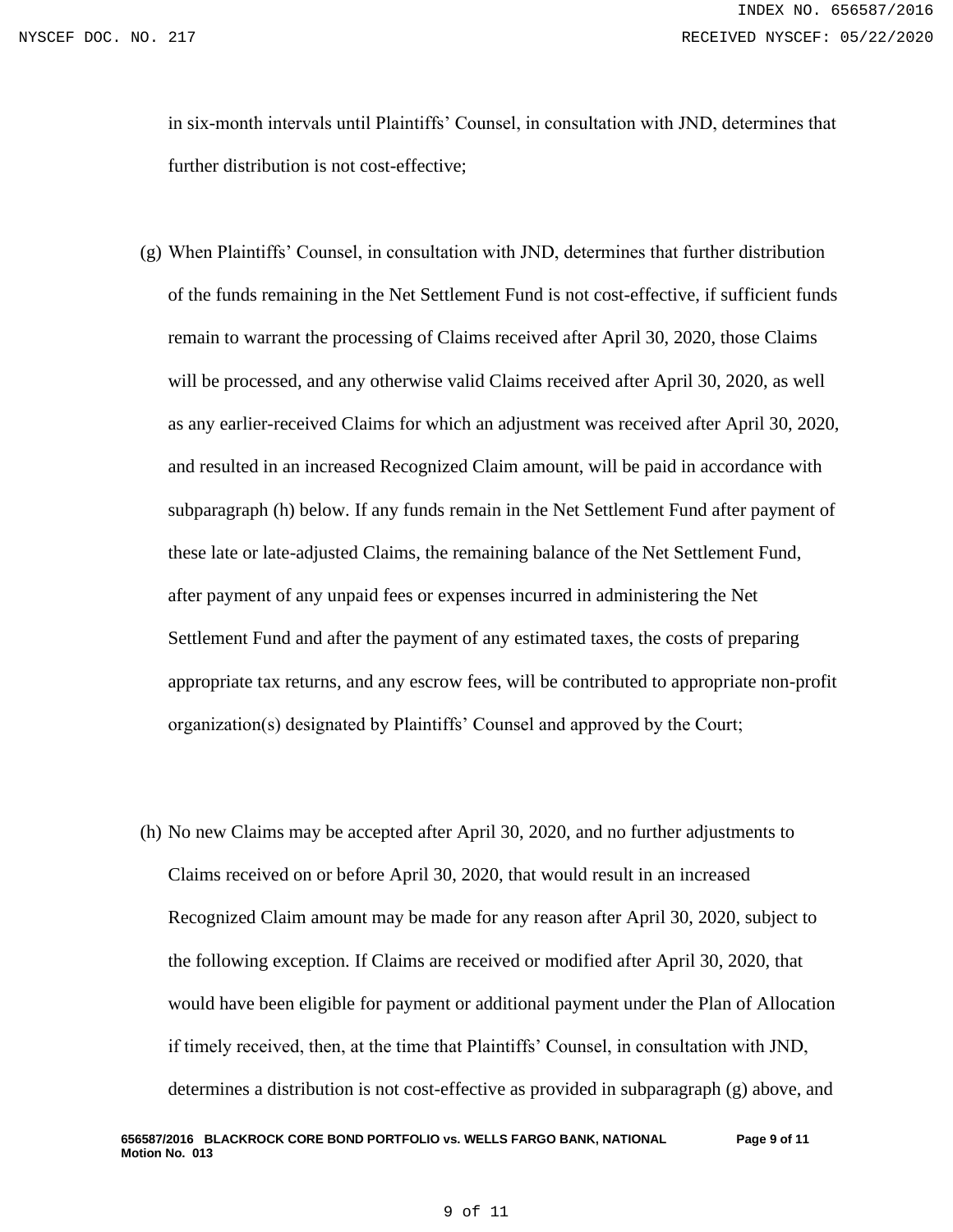after payment of any unpaid fees or expenses incurred in connection with administering the Net Settlement Fund and after deducting the payment of any estimated taxes, the costs of preparing appropriate tax returns, and any escrow fees, these Claimants, at the discretion of Plaintiffs' Counsel, may be paid their distribution amounts or additional distribution amounts on a pro rata basis that would bring them into parity with other Authorized Claimants who have cashed all their prior distribution checks to the extent possible;

- (i) Provided that they comply with their obligations in this Order, all persons involved in the review, verification, calculation, tabulation, or any other aspect of the processing of the Claims submitted, or who are otherwise involved in the administration or taxation of the Settlement Fund or the Net Settlement Fund, are hereby released and discharged from any and all claims arising out of that involvement, and all Settlement Class Members and other Claimants, whether or not they receive payment from the Net Settlement Fund, are hereby barred from making any further claims against the Net Settlement Fund, Plaintiffs, Plaintiffs' Counsel, the Claims Administrator, the Escrow Agent, or any other agent retained by Plaintiffs or Plaintiffs' Counsel in connection with the administration or taxation of the Settlement Fund or the Net Settlement Fund, or any other person released under the Settlement beyond the amounts allocated to Authorized Claimants;
- (j) All of JND's fees and expenses incurred in the administration of the Settlement and estimated to be incurred in connection with the Distribution of the Net Settlement Fund, as stated in the invoices attached as Exhibit G to the Segura Affidavit, are approved, and